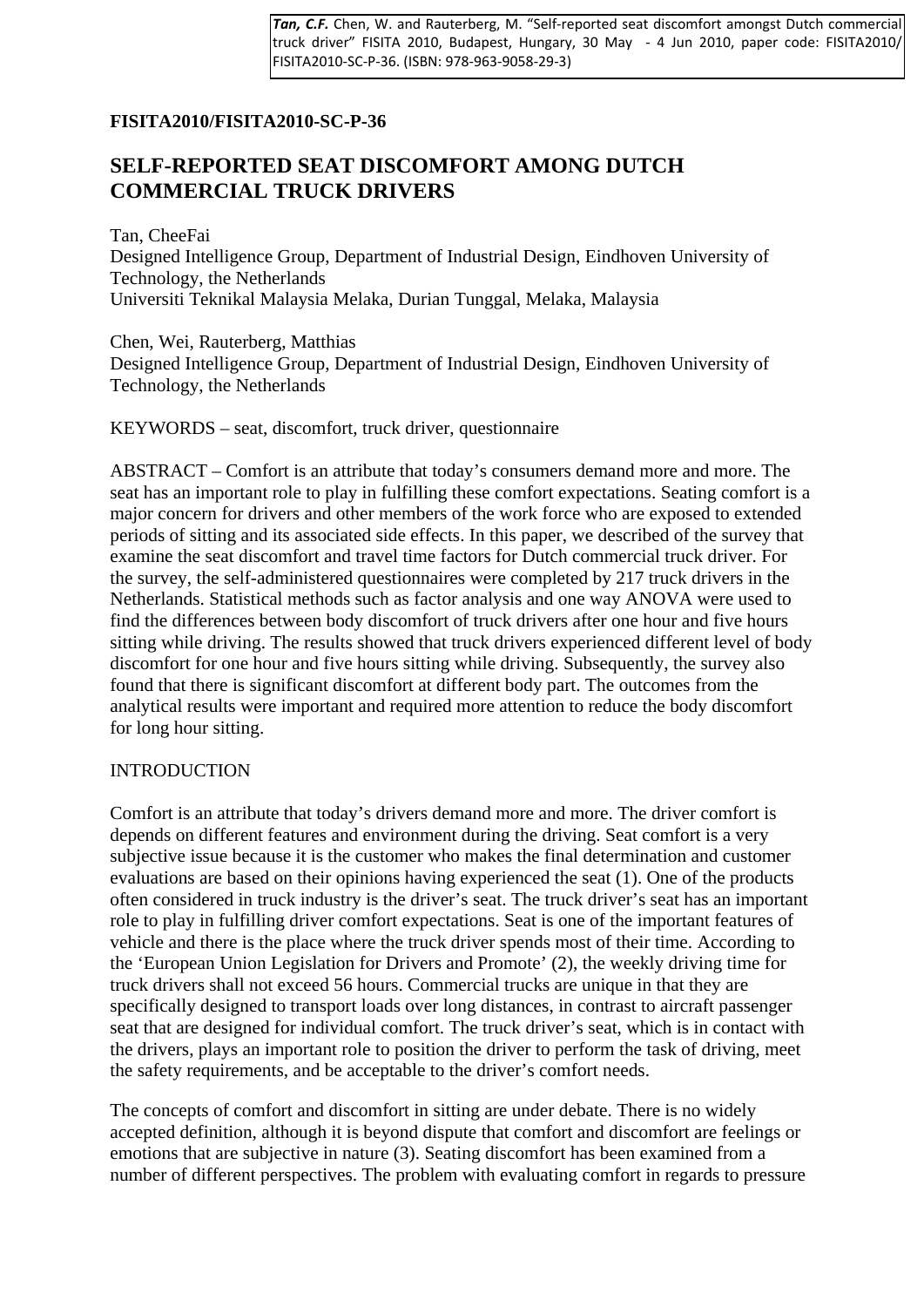or any other factor is that, comfort is subjective and not easy to quantify. Seating discomfort varies from subject to subject and depends on the task at hand. Comfort, however, is a vague concept and subjective in nature. It is generally defined as lack of discomfort (4).

For example, truck drivers require sitting for long periods of time approximately eight hours. The extended period of sitting includes higher risk of back problems, numbness and discomfort in the buttocks due to too high surface pressure under the thighs (5). The study by Adler et al. (6) shows that the driver posture is not static and changes over time. Posture changes and continuous motion are strategies of the driver to avoid mechanical load and ischemia of tissue, which has been identified as one main reason for discomfort. Discomfort feelings, as described by Helander and Zhang (7), is affected by biomechanical factors and fatigue. The sources of such discomfort are listed in Table 1.

| <b>Human</b>    | <b>Biomechanical</b>     |                      | Seat/        |
|-----------------|--------------------------|----------------------|--------------|
| experience mode |                          |                      | environment  |
|                 | <b>Physiology causes</b> | <b>Engineering</b>   | source       |
|                 |                          | causes               |              |
| Pain            | Circulation occlusion    | Pressure             | Cushion      |
|                 |                          |                      | stiffness    |
| Pain            | Ischemia                 | Pressure             | Cushion      |
|                 |                          |                      | stiffness    |
|                 |                          |                      |              |
| Pain            | Nerve occlusion          | Pressure             | Seat contour |
|                 |                          | Vibration            | Vehicle ride |
| Discomfort      |                          | Material             | Vinyl        |
|                 |                          |                      | upholstery   |
|                 |                          |                      |              |
| Perspiration    | Heat                     | <b>Breathability</b> | Vehicle cost |
|                 |                          |                      |              |
| Perception      | Visual/auditory/tactile  | Design/              |              |
|                 |                          | vibration            |              |

Table 1: Causes of seating discomfort (7).

Seat is one of the important elements for the aircraft passenger comfort. The aircraft passenger's comfort depends on different features and the environment during air travel. Seat discomfort is a subjective issue because it is the customer who makes the final determination and customer evaluations are based on their opinions having experienced the seat (8). The aircraft passenger seat has an important role to play in fulfilling the passenger comfort expectations. The seat is one of the important features of the vehicle and is the place where the passenger spends most of time during air travel. The aviation industry is highly competitive and therefore airlines try to maximize the number of seats (9). Often this results in a very limited amount of seating space for passengers, especially in economy class (10). Long haul economy class aircraft passengers are at risk uncomfortable for long hour sitting and experience significant discomfort at different body back parts such as neck and lower leg. The survey set out to examine the relationship between body part discomfort for commercial truck driver and economy class aircraft passenger to help to prioritize action aimed at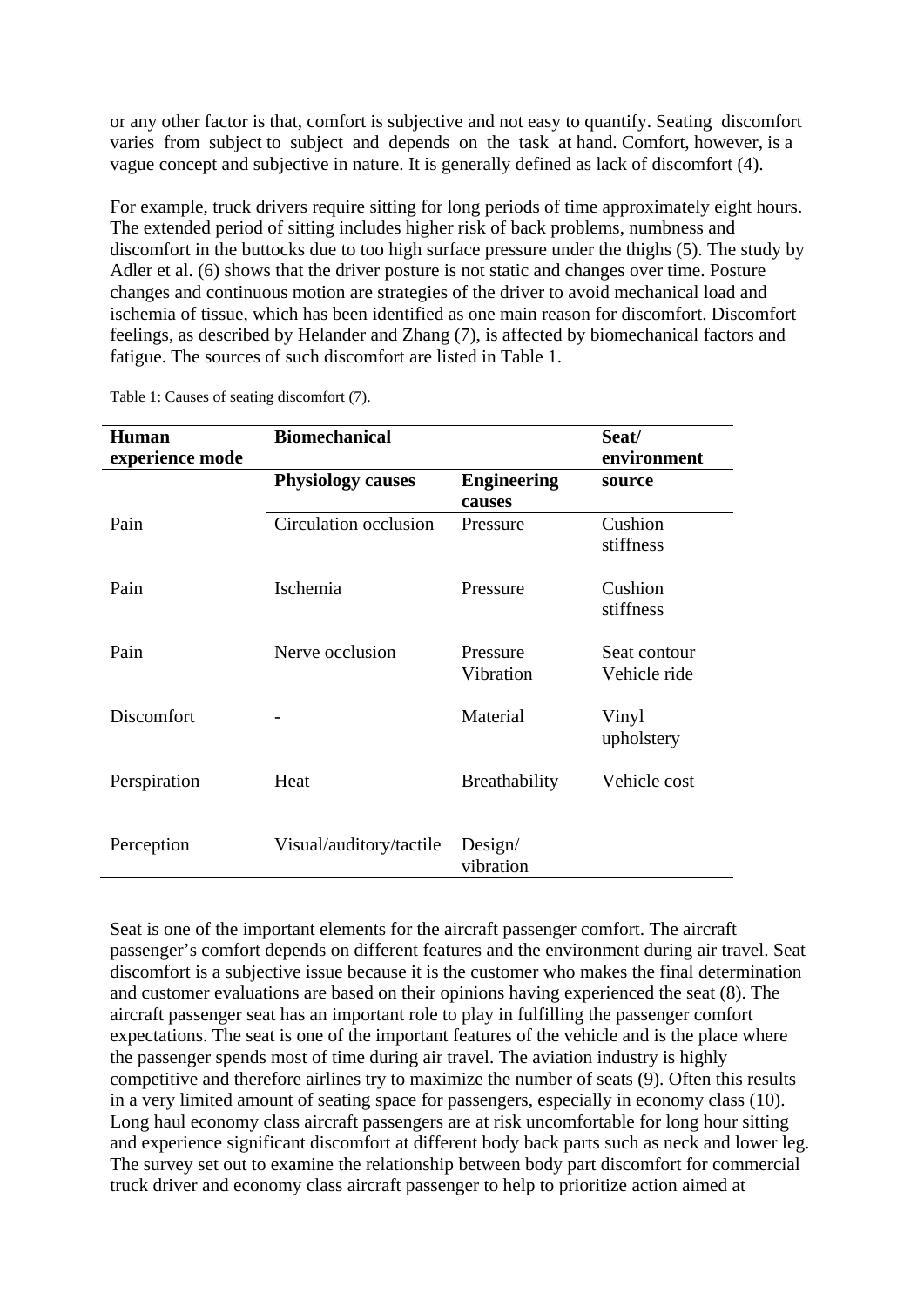discomfort reduction. Further studies concerning how to best provide comfort to long haul economy class aircraft passenger are needed.

# **METHOD**

## Questionnaire Development

The questionnaire consisted of two sections: (1) question about their uncomfortable level of each part of their body backside after one hour and five hours travel; (2) question about demographic background. The questionnaire begins with a short, self-explanatory introduction in which the purpose and background of the survey were explained; it was also emphasizes that data would be treated with confidentiality and analyzed in an anonymous manner.

The primary means of investigation is to identify the body back discomfort level with regards on time during truck driving. This was devised to identify the body back part discomfort, to indicate the discomfort level for each defined body back part for after 1 hour and after 5 hours of driving. In order to identify the body back part discomfort level, a body mapping method is used. In this method, the perception of discomfort is referred to a defined part of the body back. The subject is asked for the discomfort experiences during driving for each defined body back part and to assess the discomfort level using a five point Likert scale. The scales are graded from 'extremely discomfort' to 'normal'. Figure 1 shows the body back map and scales for discomfort assessment.



Figure 1: Body back map.

#### Questionnaire Administration

The content of the questionnaire was examined by an organization, which is BGZ Wegvervoer. BGZ Wegvervoer (Road transport) is an intermediary organization dedicated to improving working conditions and creating better health policies in road transport companies in The Netherlands. Due to the confidentiality of the BGZ Wegvervoer member database,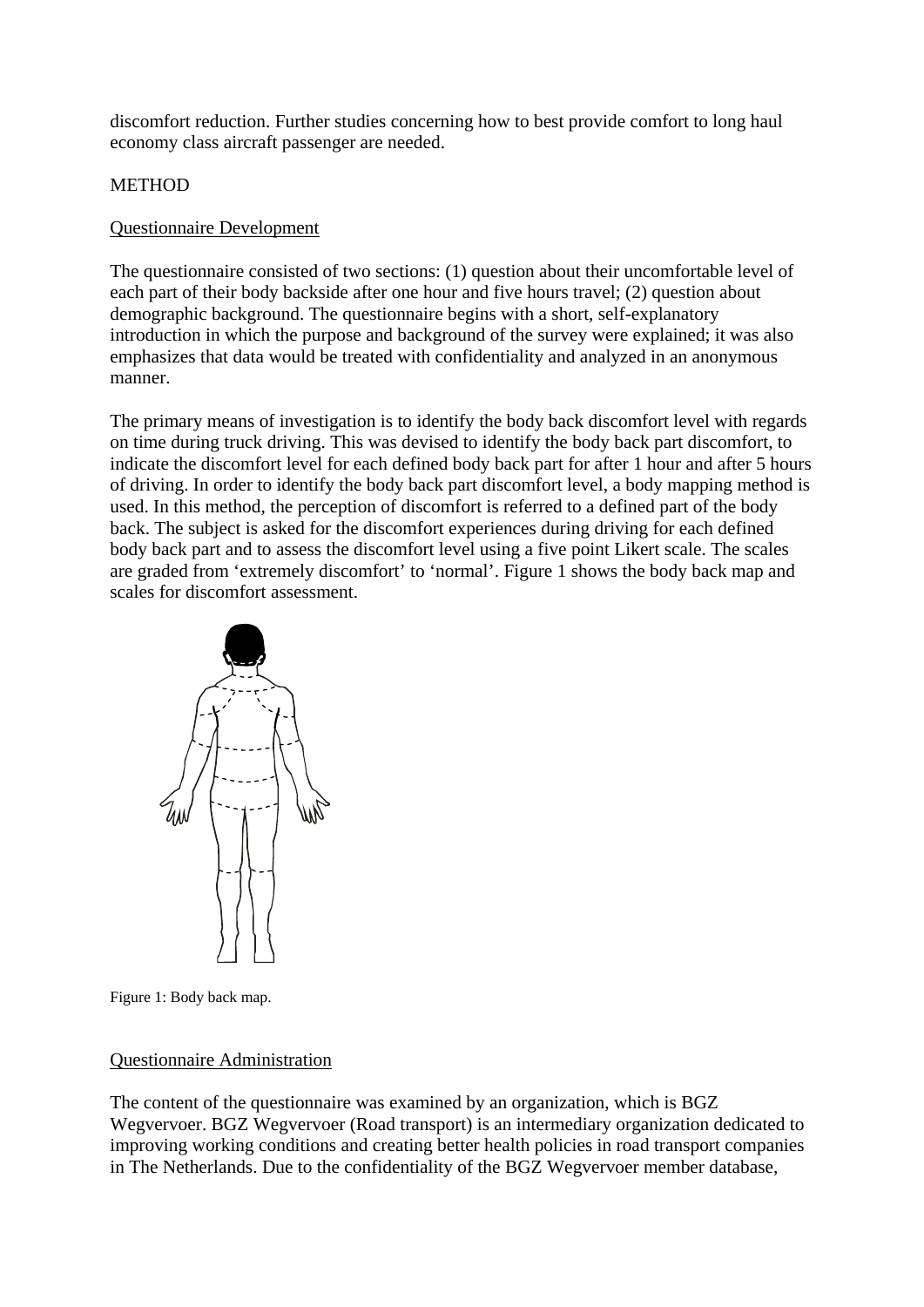1000 questionnaires were distributed through BGZ Wegvervoer. 217 questionnaires were returned by post. All data from truck seat discomfort questionnaire were analyzed using the SPSS statistical program.

#### RESULTS

## Demographics

The truck driver seat group consisted of 215 individuals (4 female and 211 male). The average of the truck drivers was 45.6 years, the average weight was 92.6 kg and the average height was 1.81 m. The average BMI of the truck drivers was  $28.32 \text{ kg/m}^2$ .

## Body Back Part Discomfort Level

From the statistical analysis, there was no significant relationship between truck driver genders with body back discomfort. Subsequently, there were significant relationship between age and right shoulder discomfort after 1 hour travel (Pearson's *r* =.139 *p* <.05, two tailed). In general, older truck driver felt right shoulder discomfort after 1 hour than younger truck driver. Height was correlated with head discomfort (Pearson's  $r = -161$   $p < 0.05$ , two tailed) and neck discomfort (Pearson's  $r = -0.139$   $p < 0.05$ , two tailed) after 1 hour travel. The taller truck driver felt less discomfort at head and neck after 1 hour travel than shorter truck driver.

For the differences between weight and body back discomfort, the correlation showed that there was significantly relationship between weight with neck discomfort (Pearson's  $r = -0.171$ )  $p < .05$ , two tailed) and shoulder discomfort (Pearson's  $r = -.145$   $p < .05$ , two tailed) after 1 hour travel. Subsequently, it was discovered that BMI was correlated with right lower leg discomfort after 1 hour travel (Pearson's  $r = -.138$   $p < .05$ , two tailed). It was indicated that truck driver with higher BMI felt more discomfort at right lower leg after 1 hour travel.

Univariate analysis of variance was conducted to find the differences of body back discomfort level for truck driver between after 1 hour and after 5 hours travel. Figure 2 showed the comparison of body discomfort level for different body back part after 1 hour and after 5 hours travel. Most of the respondents felt that buttock was the most discomfort body back part than others body back part after 1 hour travel ( $M = 1.24$ ,  $SD = 1.34$ ) as well as after 5 hours travel ( $M = 1.68$ ,  $SD = 1.43$ ). It was followed by lower back, neck, shoulder and right upper leg. From Figure 2, it was noticed that there were same top five body back part discomfort after 1 hour travel and after 5 hours travel. The results also showed the body back discomforts level after 5 hours travel was higher discomfort than body discomfort level after 1 hour travel.

Univariate analysis of variance was conducted to find the differences of body back discomfort level after 1 hour and after 5 hours of driving. Figure 3 showed the comparison of body discomfort level for different body part after 1 hour and after 5 hours travel. For after 1 hour travel, the top five most discomfort body back parts are shoulder  $(M = 2.50, SD = 1.44)$ , neck  $(M = 2.41, SD = 1.41)$ , right lower leg  $(M = 2.28, SD = 1.38)$ , left lower leg  $(M = 2.23, SD = 1.41)$ 1.36) and buttock ( $M = 2.18$ ,  $SD = 1.30$ ). For after 5 hours travel, the top five discomfort body back parts are buttock ( $M = 3.16$ ,  $SD = 1.53$ ), shoulder ( $M = 3.04$ ,  $SD = 1.43$ ), right lower leg ( $M = 3.04$ ,  $SD = 1.43$ ), neck ( $M = 2.99$ ,  $SD = 1.38$ ), and left lower leg ( $M = 2.98$ ,  $SD = 1.43$ ). Buttock showed the significant increased after 5 hours travel. The results showed the body back discomforts level after 5 hours travel was higher discomfort than body back discomfort level after 1 hour travel.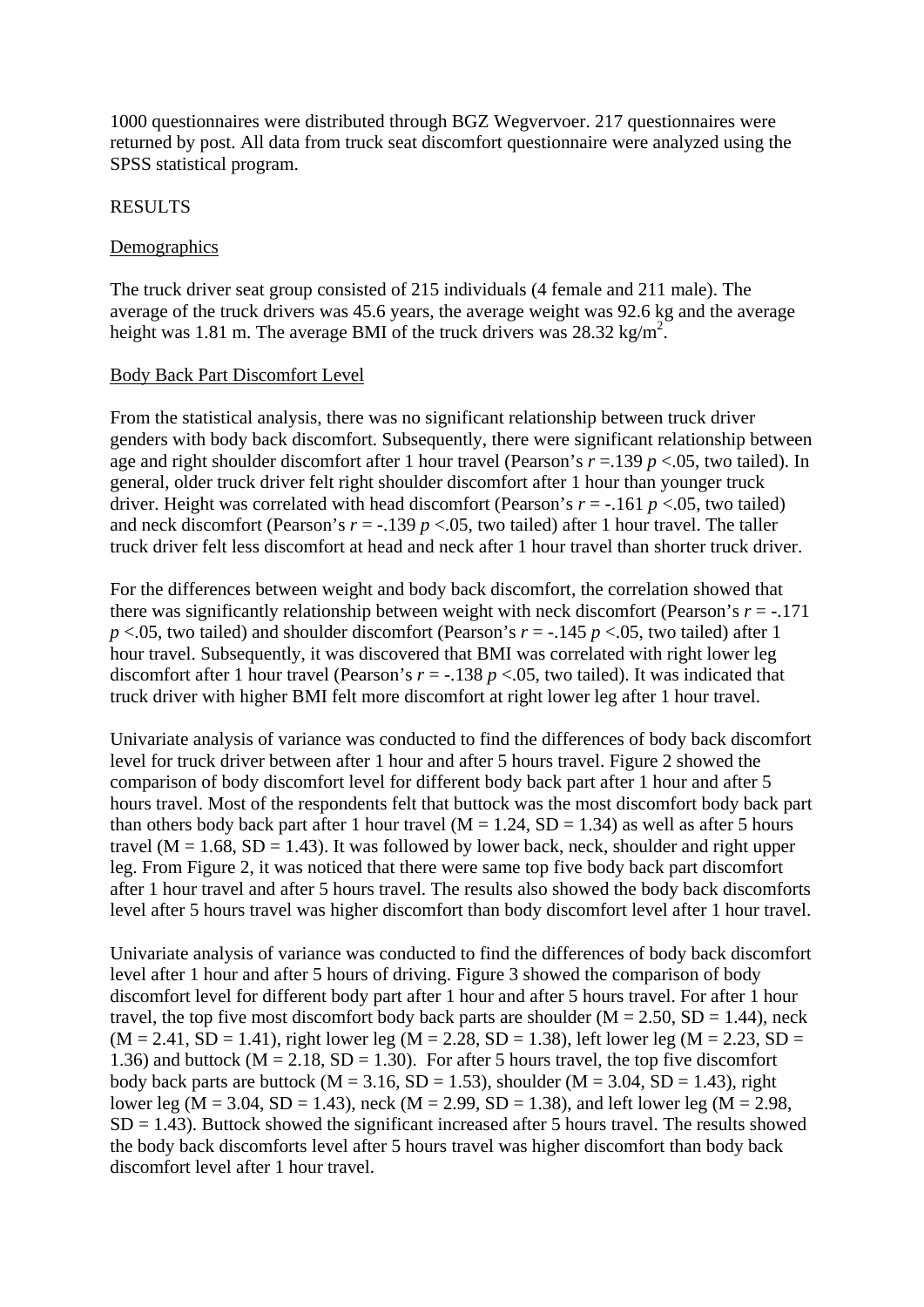

Figure 2: graph body back discomfort of truck driver over 1 hour and 5 hours travel.

#### DISCUSSIONS

For after one hour driving, the most discomfort body part is buttock; it is followed by lower back, neck, shoulder, left upper leg and right upper leg. Subsequently, With respect to body back discomfort after 5 hours driving, the most discomfort body part is buttock; it is followed by lower back, neck, shoulder and right upper leg. The result showed the buttock is the most discomfort body part over time. It is followed by lower back, neck and shoulder. The truck driver requires sitting for long periods of time. The extended period of sitting includes higher risk of back problems, numbness and discomfort in the buttocks due to surface pressure under the thighs (5). Hulshof and van Zanten (12) reported that truck drivers is exposed to whole body vibration while driving for some periods of time and this has been causing low back pain. Poor posture in some types of truck have been linked with neck and trunk discomfort (13). In the study by Porter et al. (14), it was observed that buttock discomfort is increased over time. The prolonged sitting and uneven pressure distribution at buttock may cause the discomfort for truck driver. Chow and Odell (15) reported that a sitting person unconsciously adjusts his body position when he feels discomfort. There is an inverse relationship between the tolerable pressure levels and the time duration of the pressure. This time pressure relationship depends on many factors such as general health of the patient, the diet, seat pan and backrest cushion type etc. If pressure is relieved intermittently, higher pressure can be tolerated for the same time period or a longer duration of a specific pressure. Thus, it will increases the incidence of pressure sores and lengthens the tolerable time period in a given body position.

#### **CONCLUSIONS**

In the present survey, we sought to gain more insights into body back discomfort level between after 1 hour flight and after 5 hours. There were 217 truck drivers filled up the questionnaire about body discomfort level after 1 hour and after 5 hours travel. In line with the survey hypothesis, findings confirmed that truck driver who after 5 hours driving are more discomfort than after 1 hour travel. The finding also showed that buttock, shoulder and neck were the same body part discomfort for truck driver over time. The truck seat comfort perception were associated with travel duration. Interventions aimed at improving the aircraft